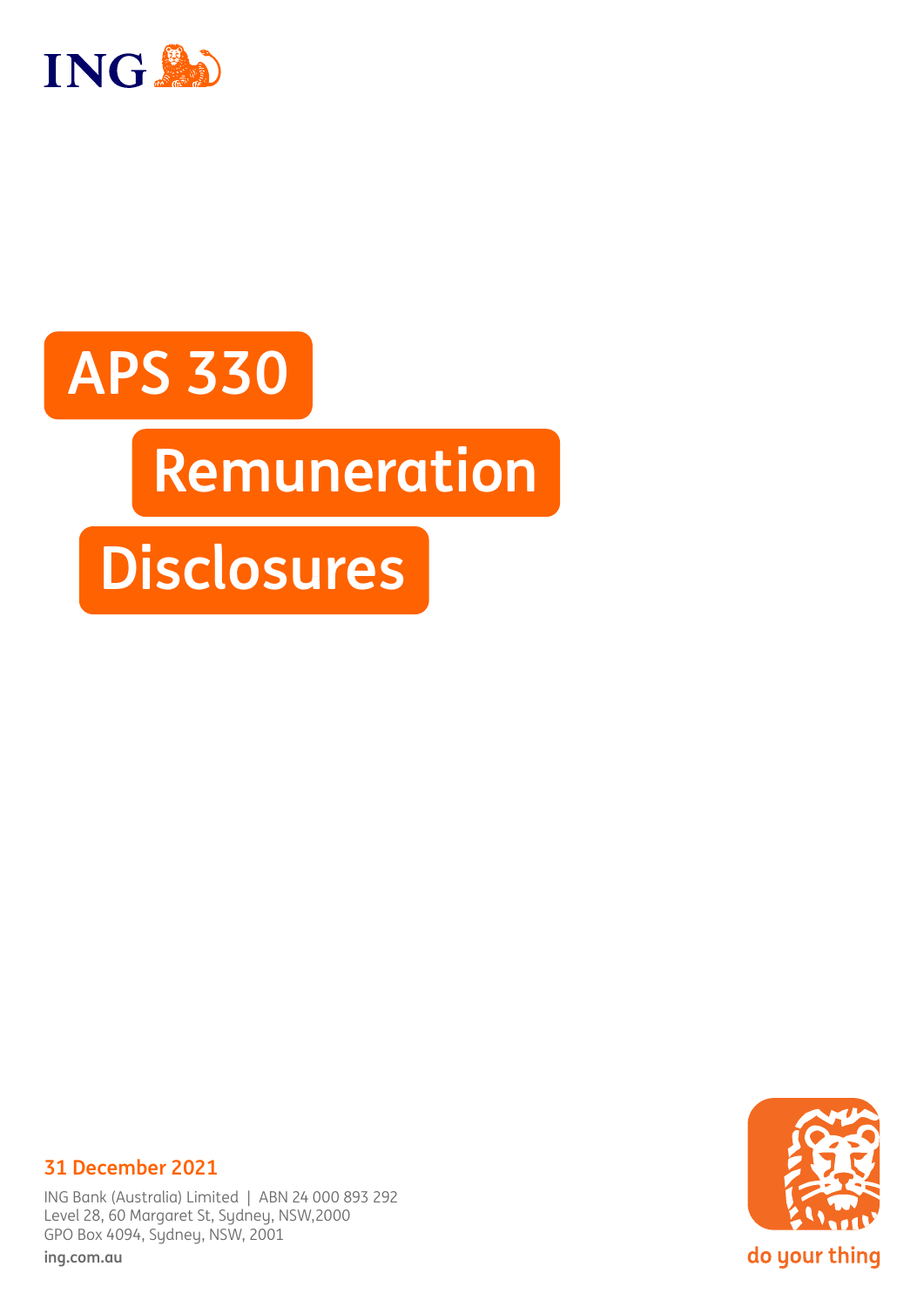# **Contents**

| Introduction |                                |   |
|--------------|--------------------------------|---|
|              | <b>Qualitative Disclosures</b> | 2 |
| 1)           | Governance                     | 2 |
| 2)           | Remuneration Structure         | 5 |
| 3)           | Performance and Reward         | 6 |
|              | Quantitative disclosures       |   |

演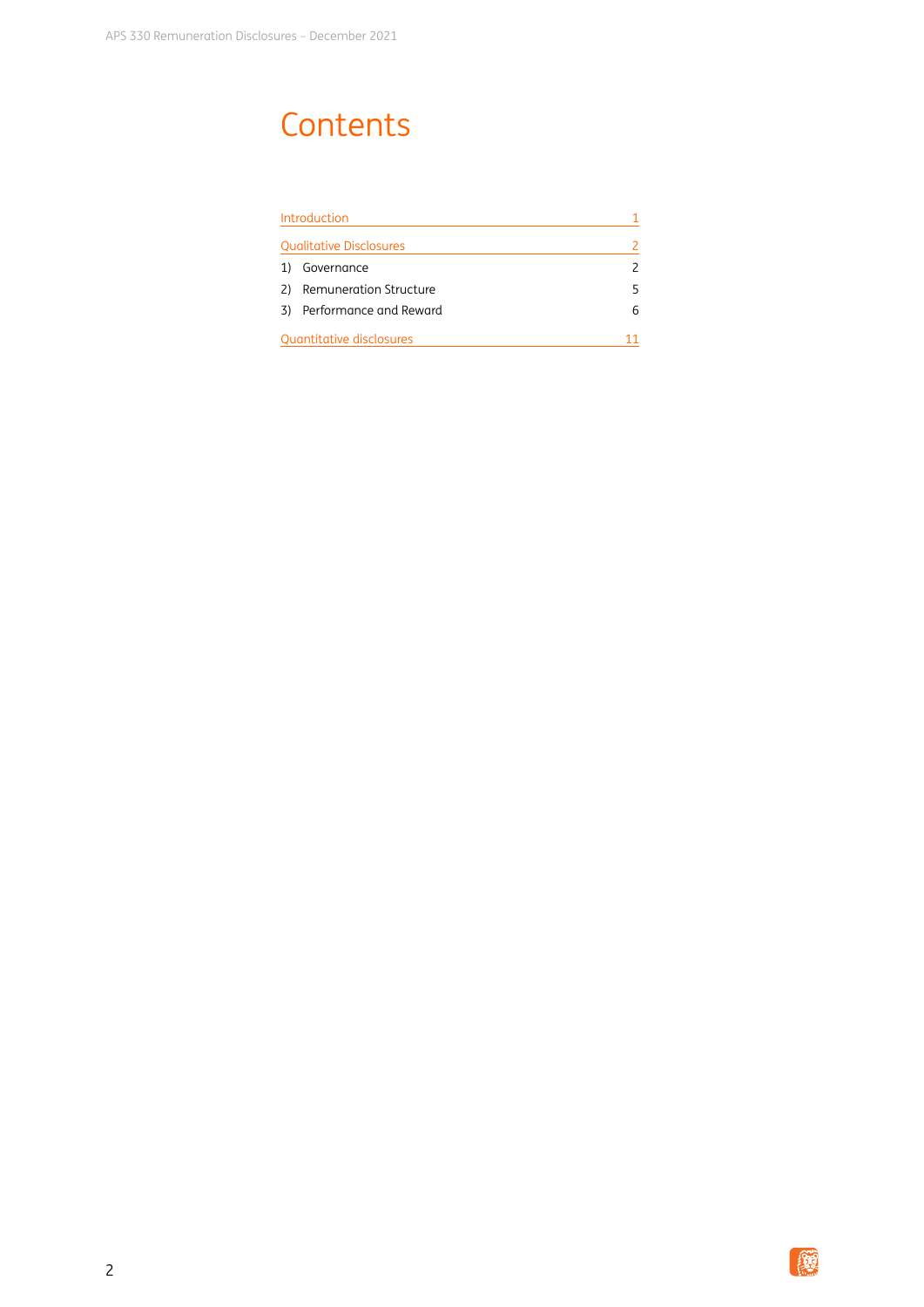# **Introduction**

The following remuneration disclosures have been prepared by ING Bank (Australia) Limited (IBAL) in accordance with the Australian Prudential Regulation Authority's (APRA) remuneration disclosure requirements under Prudential Standard APS 330 Public Disclosure (APS 330) and Board-approved policy.

The prudential disclosures require that all Authorised Deposit-taking Institutions (ADIs) meet the minimum requirements for public disclosure of qualitative and quantitative information about their remuneration practices.

The quantitative information relates to Senior Managers and material risk takers employed by IBAL, for the year ended 31 December 2021. The qualitative remuneration disclosures are broader in scope and cover all individuals included in the Remuneration Policy, as outlined in Prudential Standard CPS 510 Governance (CPS 510).

Senior Managers for the purpose of this disclosure include the CEO, the Executive Committee (EXCO) and Responsible Persons.

There are currentlu 9 active employees within this group.

- Two of the 9 are acting in an interim capacity in this group.
- Four employees ceased employment in 2021 from this group.
- One employee commenced and ceased acting in an interim capacity during 2021

Material risk takers, as defined in CPS 510, are those persons for whom a significant portion of total remuneration is based on performance and whose activities, individually or collectively, may affect the financial soundness

of the institution. There are no employees in IBAL outside of the senior management group who are considered material risk takers based on this definition. IBAL's material risk takers are included within the senior manager category of this disclosure.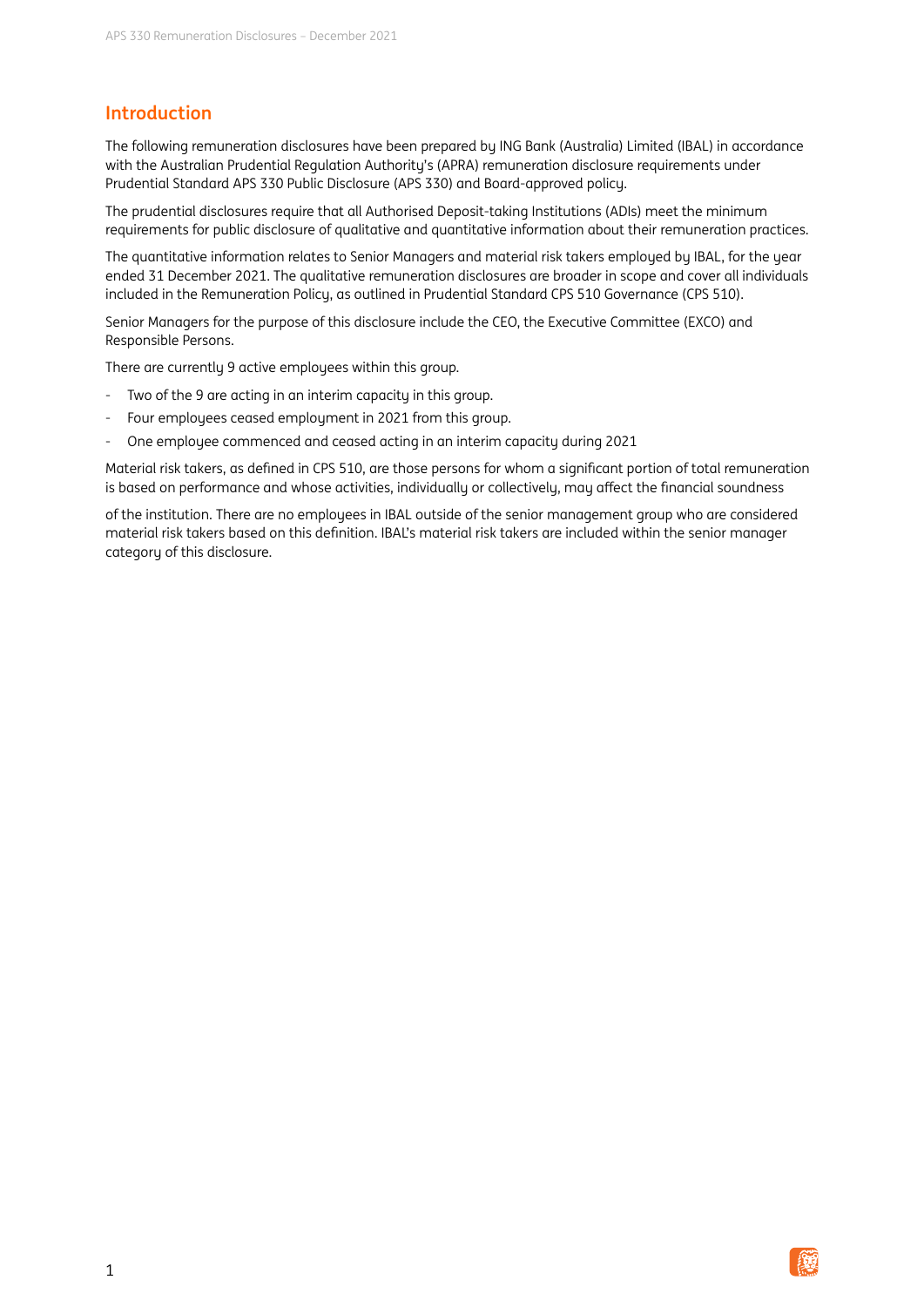# **Qualitative disclosures**

### **1) Governance**

#### **Remuneration Governance**

The Board of IBAL has established the Remuneration and Nomination Committee (the "Committee"). The Committee is the main body which oversees remuneration for IBAL and is responsible for the sound and prudent management of IBAL's remuneration policy and processes.

Specific details of the roles and responsibilities of the Committee are set out in the Board Remuneration and Nomination Committee Charter ("the Charter"). The Charter is reviewed and approved annually by the Board.

This Charter states that the Committee must be made up of a minimum of three members, the majority of whom must be independent directors, with an independent non-executive director as chair.

The members of the Committee as at 31 December 2021 were:

- i. John Laker (Chair of IBAL and Chair of the Remuneration and Nomination Committee)
- ii. Darryl Newton
- iii. Nancy Fox
- iv. Aris Bogdaneris

During 2021 one previous member of the Committee ceased to sit on the Committee, in line with a change in Board composition.

i. Amanda Lacaze (ceased to be a member of the IBAL Board in May 2021)

The Committee met three times during the year ended 31 December 2021.

The fees paid to local members of the Committee for the 2021 year were \$684,482. Because the members of the Committee sit on other IBAL Board Committees and the Board itself, the fees quoted above include remuneration for holding those other positions. The fees quoted do not incorporate remuneration paid to Directors who are foreign executives of other entities in the ING Group; no payments were made locally to these directors by IBAL.

The Committee has available to it unfettered access to internal and external resources to provide input on specific remuneration issues. Where the Committee chooses to seek advice from external advisors the Committee can do this independently of, and without involving, management of IBAL. During 2021, no external consultants were utilised by the Committee.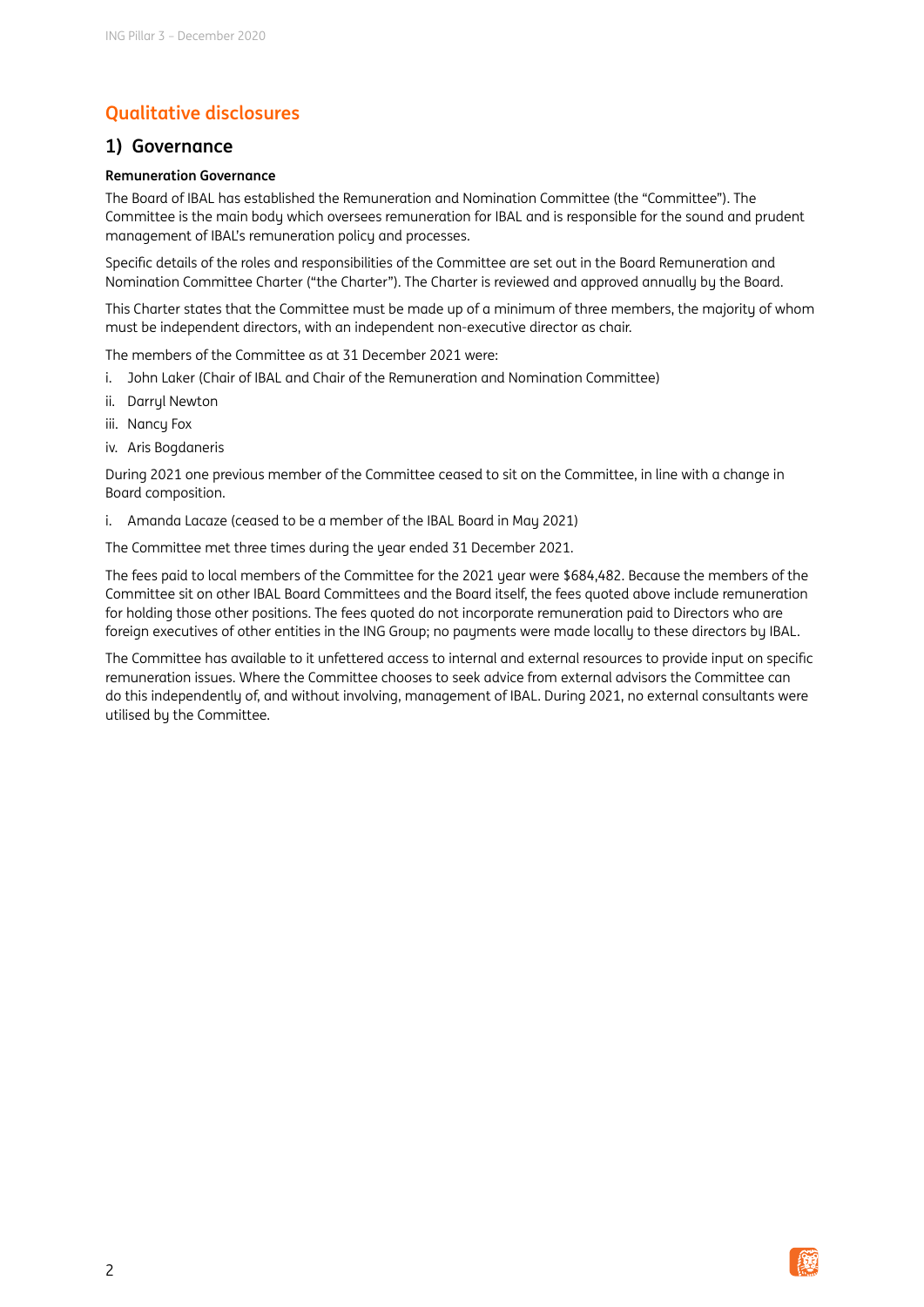#### **Remuneration Policy and Framework**

To assist with the management of IBAL's remuneration processes, the Committee has approved the IBAL Remuneration Sub-Policy (called "the Remuneration Policy"). The Remuneration Policy sets out the design and structure of remuneration processes for IBAL. It summarises the terms and provisions laid down in the ING Remuneration Regulations Framework, which is the standard for all remuneration policies for ING Bank entities globally.

The Remuneration Policy:

- explains the relationship between the Policy and other IBAL policies, as well as the global ING Bank Remuneration Framework
- outlines the general principles of remuneration for all staff, and staff in control functions (defined below), including specific detail in relation to the ratio of fixed remuneration to variable remuneration and the deferral and risk adjustments that can be applied to variable remuneration
- outlines the general principles of performance management for all staff, and staff in control functions, including the role of Human Resources in the performance management process
- outlines the roles of each of the control functions in remuneration and the performance management process
- details the maximum levels of variable remuneration applicable to employees within Australia in order to comply with the statutory caps which follow from Dutch Law
- outlines the remuneration governance structure, including describing the role of each of the corporate bodies within ING that are involved in the remuneration regulations
- outlines the categories of remuneration, including fixed and variable remuneration, and the components which make up each category
- outlines specific requirements in relation to certain categories of staff (e.g. control functions, Identified Staff, high earners etc)
- details the severance policy and governance model for severance payments
- outlines the circumstances under which ex-ante risk adjustments can be made (holdback and claw back) and the process to enable this, and
- outlines the European and Australian regulatory disclosure requirements.

During 2021, the Board reviewed and approved changes to IBAL's Remuneration Policy. The changes reflected updates to the ING Remuneration Framework and the implementation of the Banking Executive Accountability Regime (BEAR), and included the following:

| Adding to the definition of<br>retention awards, sign on, buy-out<br>arrangements and severance<br>payments | Further clarity on the definition of each, as well as formal governance structure for<br>approvals.                                                                                                                                                                                           |
|-------------------------------------------------------------------------------------------------------------|-----------------------------------------------------------------------------------------------------------------------------------------------------------------------------------------------------------------------------------------------------------------------------------------------|
| Re-hire of employees receiving<br>severance payments                                                        | Clarification of the circumstances in which an employee can be re-hired after receiving a<br>severance payment upon prior termination.                                                                                                                                                        |
| Outlining variable remuneration<br>principles for Sales Staff                                               | Clarification of the definition and principles of remuneration for Sales Staff                                                                                                                                                                                                                |
| Outlining variable remuneration<br>principles for Identified Staff                                          | Clarification of the definition and principles of remuneration for Identified Staff                                                                                                                                                                                                           |
| Outlining variable remuneration<br>deferral arrangements for<br><b>Accountable Persons</b>                  | Included a clause to outline the variable remuneration deferral requirements applicable<br>to Accountable Persons in line with the Banking Executive Accountability Regime<br>("BEAR").                                                                                                       |
| Remuneration Policies' link<br>with society                                                                 | Added to provide context given the increased external focus on remuneration policies<br>from stakeholders. Statement to ensure that ING structures well-balanced remuneration<br>within ING's risk appetite, promoting effective risk management, and promoting ING's<br>long term interests. |
| General Principles - All staff                                                                              | Added point 8, to align with consequence management approach highlighting that<br>disciplinary action is taken into account when assessing performance and may impact<br>remuneration outcomes.                                                                                               |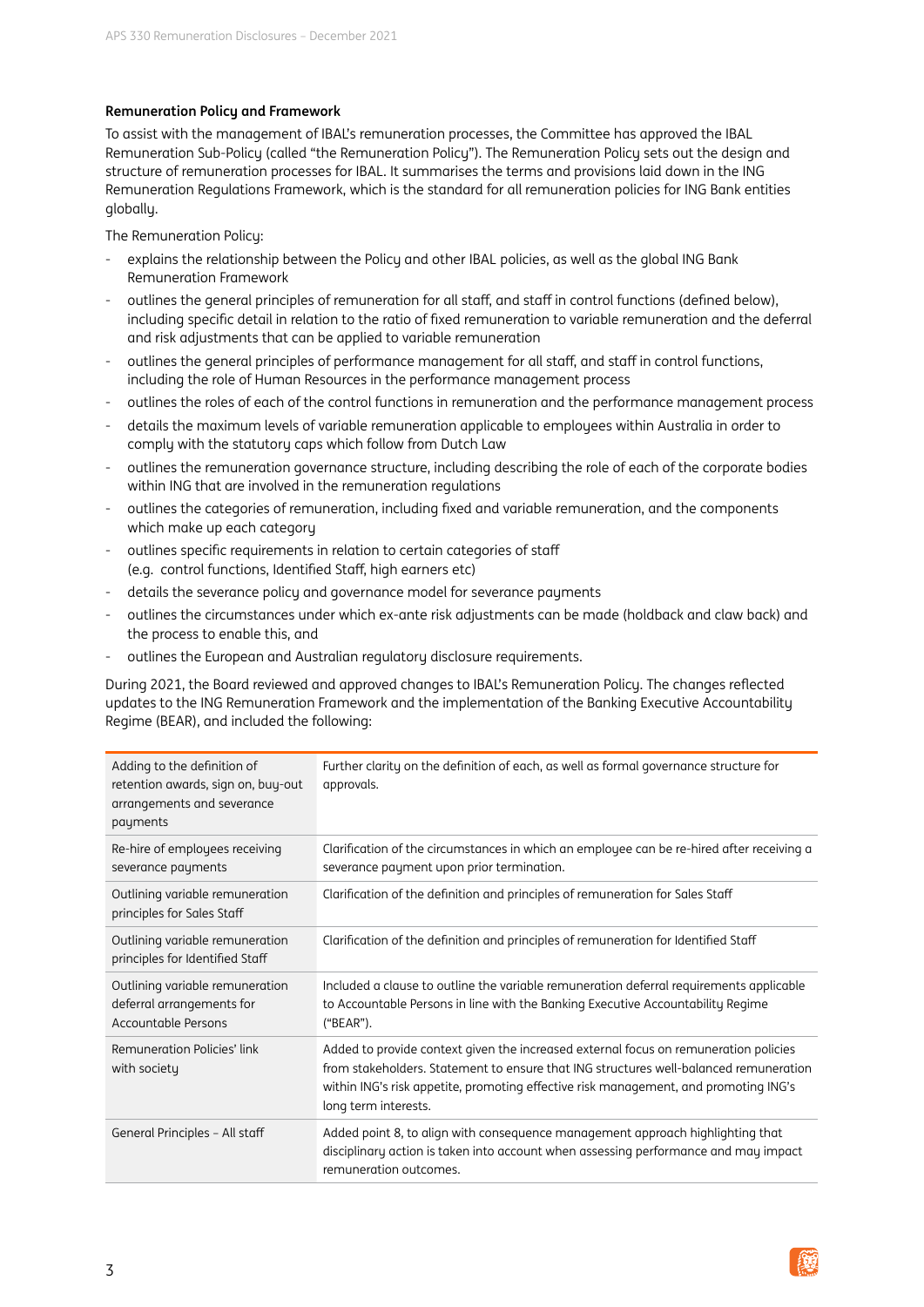| General Principles - All Staff | Added point 9, articulating the approach to reviewing remuneration from a fairness and<br>consistency view, including gender outcomes.                                                                                                                          |
|--------------------------------|-----------------------------------------------------------------------------------------------------------------------------------------------------------------------------------------------------------------------------------------------------------------|
| Sign-On Arrangement            | Added additional details and conditions related to when Sign-on arrangements can be<br>offered, and the conditions that apply.                                                                                                                                  |
| <b>Buy-Out Arrangement</b>     | Added additional details and conditions related to when Buy-out arrangements can be<br>offered, and the conditions that apply.                                                                                                                                  |
| Averaging-out group            | Added additional details and conditions to align with European legislative requirements<br>(included in the IBAL remuneration sub-policy as this impacts inbound Expats that are<br>subject to the averageing out group conditions). This is an EU requirement. |
| Deferred Schemes for IDS       | Updated the minimum deferral period for variable remuneration (roles that are not<br>aligned to the Banking Executive Accountability Regime requirements).                                                                                                      |
| Risk Adjustment                | Updated ex risk adjustment criteria and process in line with IRRF                                                                                                                                                                                               |
| Appendix B - Reward Governance | Updated governance chart for off-cycle process related to Identified Staff roles in line<br>with Leadership Appointment Process                                                                                                                                 |

#### **Remuneration and Risk Management**

The IBAL Remuneration Policy forms part of the IBAL Risk Management Framework.

The Committee ensures that the Remuneration Policy encourages behaviour that supports IBAL's long-term financial soundness, growth and success, within a robust risk management framework.

The Remuneration Policy sets out the following principles, ensuring that performance management and remuneration:

- i. support a pay for performance culture
- ii. support a focus on the long-term interests of ING and balance the interests of its stakeholders, including staff, customers and shareholders
- iii. are aligned with the business strategy, corporate culture and values
- iv. are designed to avoid conflicts of interest
- v. are aligned with ING's overall risk appetite, support a strong focus on risk control and protection of a sound capital base, promote robust and effective risk management, taking into account all risks including reputational risks and risks resulting from the mis-selling of products, and do not promote risk-taking behaviour that is outside the risk tolerance of ING
- vi. treat employees fairly across the globe
- vii. are gender neutral: female and male workers will be equally remunerated for equal work or work of equal value
- viii. support the development of employees
- ix. ensure that monetary and/or non-monetary forms of remuneration do not introduce incentives whereby relevant persons favour their own interests, or ING's interests, to the detriment of others, and
- x. ensure that the interests of shareholders and other stakeholders are not impaired in the short, medium and long-term.

To ensure that it continues to attract, retain and motivate talented people in a competitive market, IBAL gives effect to these principles in a way that ensures that all people are treated equally whilst maintaining fair pay, strongly linked to performance:

- We pay at market
	- We target the market median for remuneration
- We pay for performance
	- Payouts are linked to individual, company and group targets.
	- Variable remuneration has a clear link to responsible customer outcomes
	- Excellent performance and underperformance are taken into consideration
- How we do things is important
	- Reward behaviors based on our values
	- The responsibility to our customers is fundamental to the way we reward performance
- We do not discriminate
	- A fair and consistent approach.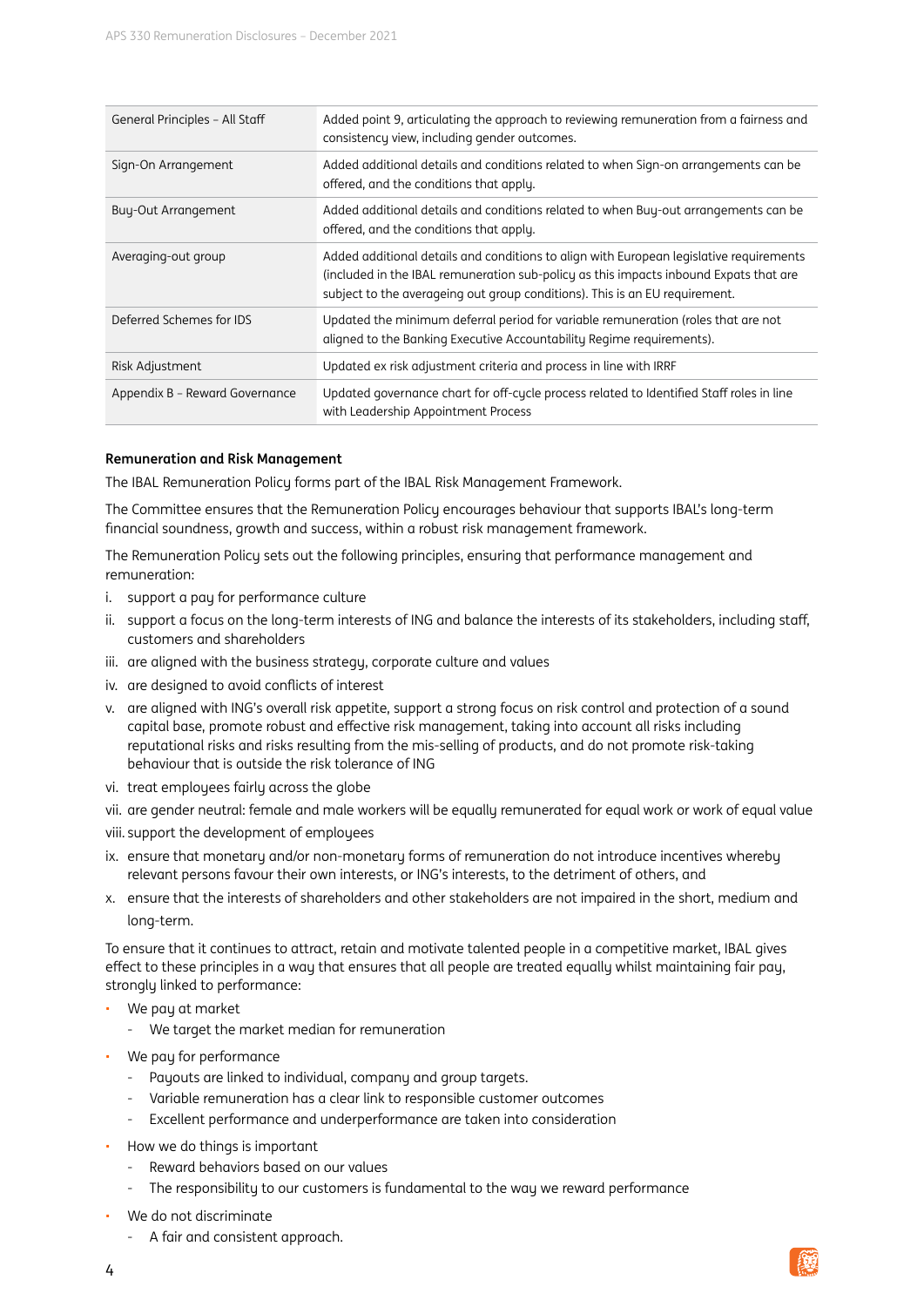# **2) Remuneration Structure**

Remuneration arrangements for all employees consist of the following components:

- i. Fixed remuneration
- ii. Variable remuneration (short-term incentive "STI" and long-term Incentives "LTI")

| <b>Component of</b><br><b>Remuneration</b> | <b>Structure</b>                                                                                                                                                                                                                                                                                                                                                                               |
|--------------------------------------------|------------------------------------------------------------------------------------------------------------------------------------------------------------------------------------------------------------------------------------------------------------------------------------------------------------------------------------------------------------------------------------------------|
| <b>Fixed remuneration</b>                  | Fixed remuneration is comprised of base salary, superannuation, Salary Continuance Insurance<br>premium and any employee salary sacrificed benefits.                                                                                                                                                                                                                                           |
|                                            | An employee's fixed remuneration reflects the size and complexity of their current position, their level<br>of experience and skills in relation to the role, and the employee's individual performance.                                                                                                                                                                                       |
|                                            | Fixed remuneration is typically reviewed annually, in March, as part of the annual remuneration review<br>process. This review takes into account the employee's individual performance against individual job<br>objectives, behaviours in line with ING's Orange Code, "stretch ambitions" that are set and agreed at<br>the start of the relevant performance year, and market relativity.  |
|                                            | The Orange Code details IBAL's behaviors and values that all employees must uphold. ING's Orange<br>Code behaviours are important to the way IBAL does business; hence, employees who do not meet the<br>values and behaviours as outlined in the Orange Code are not eligible to receive an increase to their<br>fixed remuneration.                                                          |
|                                            | Superannuation contributions are paid according to statutory requirements.                                                                                                                                                                                                                                                                                                                     |
|                                            | Salary Continuance Insurance is offered to all employees and the cost is subsidised by IBAL. Employees<br>may choose to opt-out.                                                                                                                                                                                                                                                               |
| Variable<br>remuneration (STI)             | Every permanent member of staff is eligible to participate in a variable remuneration plan relevant to<br>their role.                                                                                                                                                                                                                                                                          |
|                                            | Variable remuneration is used as a tool to reward employees for their performance during the relevant<br>year.                                                                                                                                                                                                                                                                                 |
|                                            | Any potential variable remuneration payment is dependent upon:                                                                                                                                                                                                                                                                                                                                 |
|                                            | i. strong individual performance;                                                                                                                                                                                                                                                                                                                                                              |
|                                            | ii. the performance of IBAL (measured through financial and non-financial targets); and<br>iii.the performance of ING Group.                                                                                                                                                                                                                                                                   |
|                                            | For Identified Staff (those whose professional activities have a material impact on ING's risk profile),<br>variable remuneration is paid in both upfront and deferred components.                                                                                                                                                                                                             |
|                                            | For other staff, variable remuneration is delivered in cash, subject to statutory superannuation<br>requirements and applicable tax.                                                                                                                                                                                                                                                           |
|                                            | The IBAL remuneration exceptions committee and then the CEO will review all remuneration<br>proposals for employees receiving an "improvement required" as part of the exceptions process. The<br>remuneration exceptions committee is composed of HR, Risk, Audit and Legal executives and conducts<br>an independent review. Performance outcomes are discussed in more detail in Section 3. |
| Variable                                   | LTI is awarded in two forms:                                                                                                                                                                                                                                                                                                                                                                   |
| remuneration (LTI)                         | i. Deferred shares for any employee with an STI award that exceeds a threshold (currently EUR 200,000).<br>Deferred variable remuneration vests over three years. Any amount above the threshold is subject to<br>deferrals. for Identified Staff, at least 40% of variable remuneration is deferred for up to three years<br>(this excludes Identified Staff who are Accountable Persons);    |
|                                            | ii. For Accountable Persons, at least 40% of variable remuneration is deferred for four years.                                                                                                                                                                                                                                                                                                 |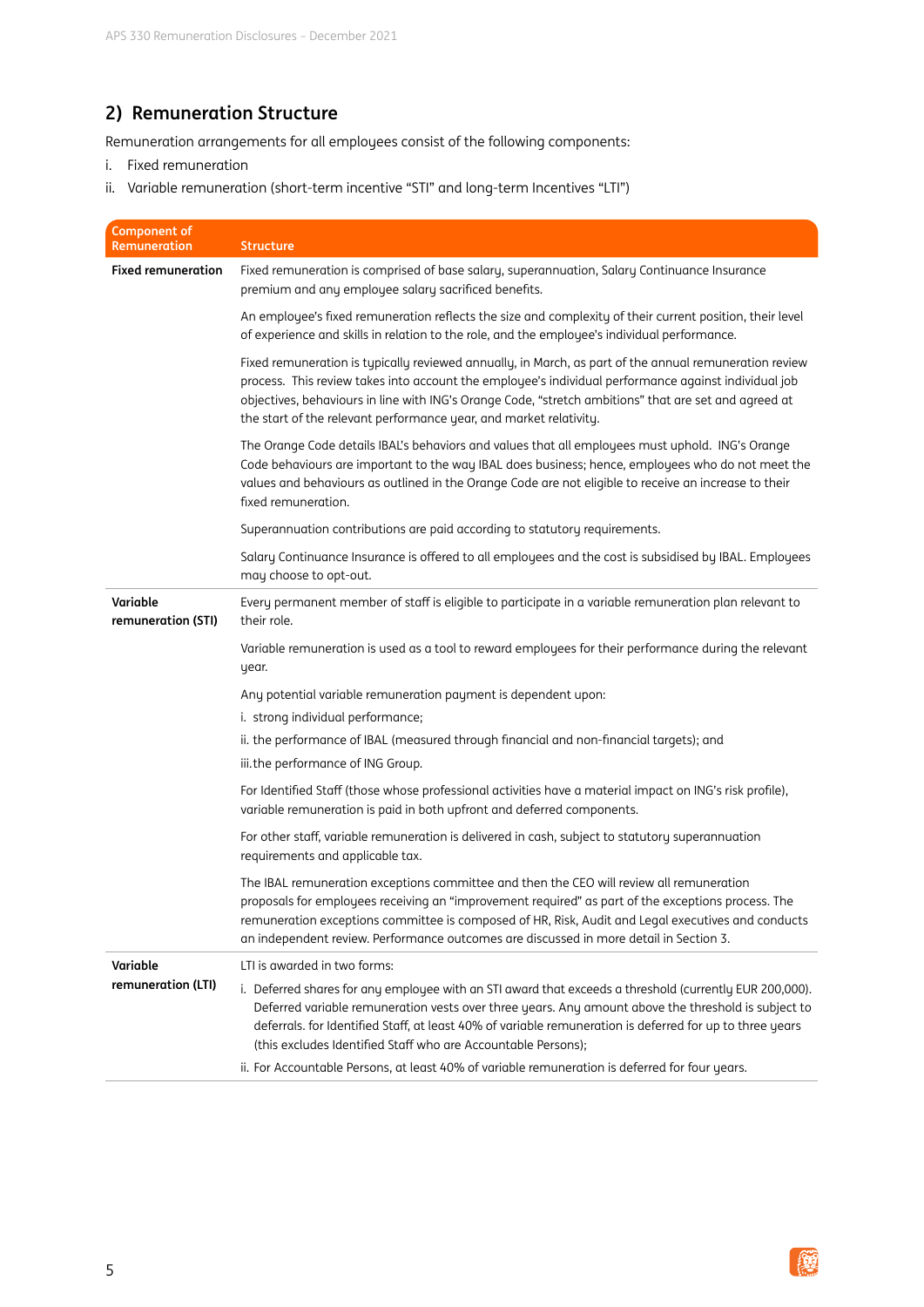#### **Risk and Financial Control Personnel**

Risk and Financial Control personnel are classified within ING Bank as control function employees. Control functions include all employees within Risk, Legal, Finance, Internal Audit and Human Resources.

In line with the ING Remuneration Regulations Framework, to ensure that the independence of control functions is not compromised, the variable remuneration of employees in these functions is predominantly based on function-specific objectives which include qualitative criteria, but is not based on the financial performance of the business directly monitored by these functions.

## **3) Performance and Reward**

Variable remuneration payments under IBAL's variable remuneration plans are linked to several performance measures: the performance of ING Group, the performance of IBAL (through financial and non-financial measures) and strong individual performance. Each of these is outlined below.

| Component                        | Input into variable performance plan                                                                                                                                                                                                                                                                                                             |
|----------------------------------|--------------------------------------------------------------------------------------------------------------------------------------------------------------------------------------------------------------------------------------------------------------------------------------------------------------------------------------------------|
| <b>IBAL Group</b><br>performance | Each year ING Group determines the size of the variable remuneration pool, which funds variable<br>remuneration outcomes within IBAL. This pool is based on ING Group performance (measured<br>through a scorecard approach) and the performance of IBAL. ING Group approves the total variable<br>remuneration pool available to IBAL.          |
| <b>IBAL performance</b>          | IBAL performance is assessed against both financial and non-financial measures which support IBAL's<br>short-term performance and long-term strategy. The measures are weighted and scored to give an<br>overall company performance score.                                                                                                      |
|                                  | Financial measures include return on equity, operational expenditure, and profit. Non-financial<br>measures include employee engagement, Net Promoter Score and non-financial risk measures.                                                                                                                                                     |
|                                  | Specific risk measures include financial risks (credit risk, market risk, liquidity risk and business risk),<br>as well as non-financial risks (operational risk and legal and compliance risk). The risk management<br>framework details how assessment of risk performance is determined based on quantifiable and<br>qualitative assessments. |
|                                  | Performance against these measures impacts the assessment of IBAL's performance for the relevant year.                                                                                                                                                                                                                                           |
|                                  | Company performance affects the size of any potential variable remuneration pool. The variable<br>remuneration pool is subject to IBAL Board approval on the advice of the IBAL Remuneration and<br>Nomination Committee.                                                                                                                        |
|                                  | An increase in IBAL's performance results in a larger variable remuneration pool (subject to ING Group<br>approval).                                                                                                                                                                                                                             |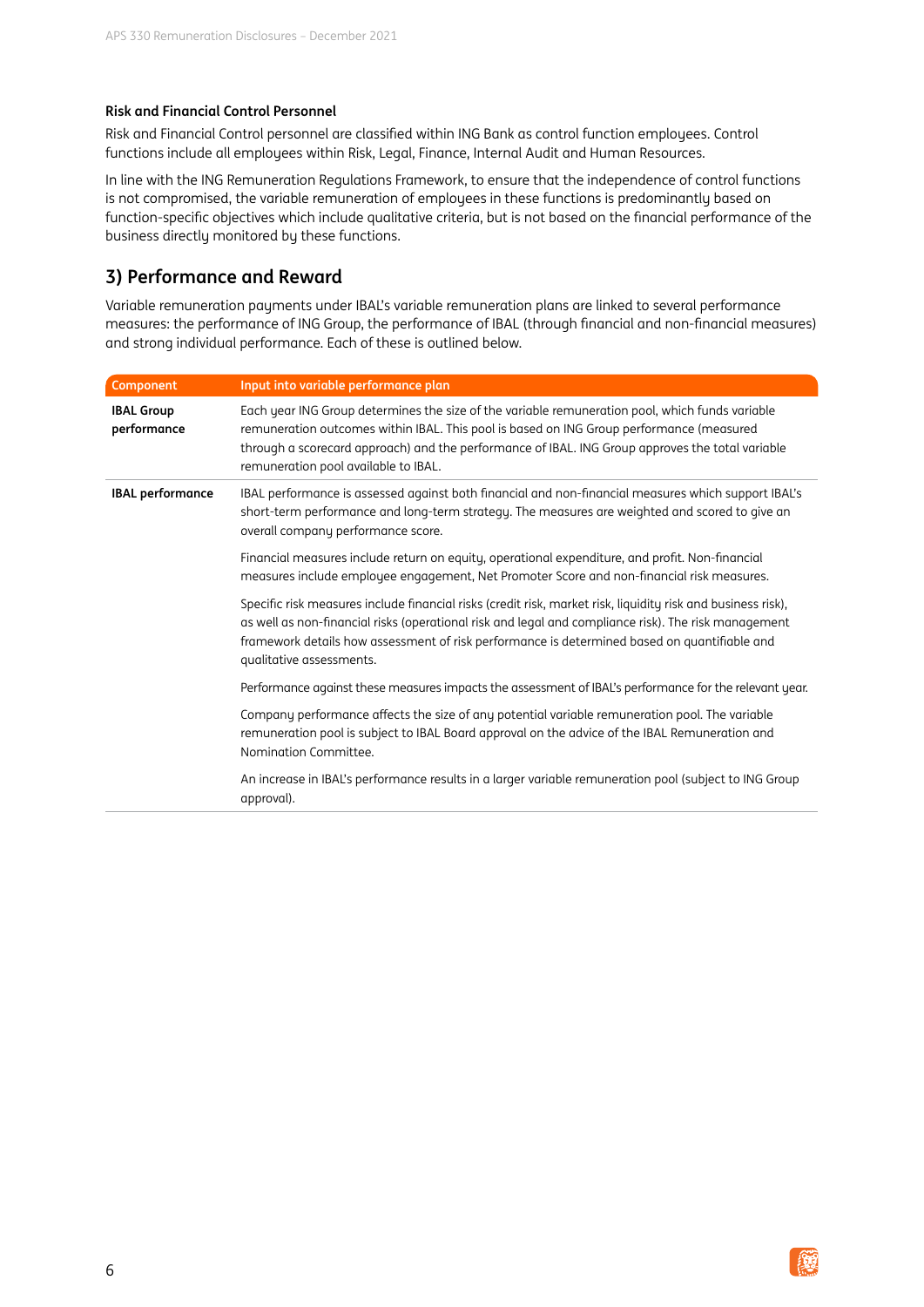| Individual<br>Performance | Performance management is a core business process to align individual performance objectives with<br>the long-term strategy of the business of ING and to ensure a sustainable and successful business<br>for all its stakeholders. ING operates a performance management process linked to remuneration to<br>prevent rewarding for failure and to support ING's long-term interests. |
|---------------------------|----------------------------------------------------------------------------------------------------------------------------------------------------------------------------------------------------------------------------------------------------------------------------------------------------------------------------------------------------------------------------------------|
|                           | The principles that underlie performance management within ING reflect and further elaborate on<br>the performance management principles in the ING Remuneration Regulations Framework and are<br>included below.                                                                                                                                                                      |
|                           | The performance management framework for all staff includes the following three components:                                                                                                                                                                                                                                                                                            |
|                           | · job/objective - the core of the job, objectives related to day to day activities and projects                                                                                                                                                                                                                                                                                        |
|                           | • Orange Code - alignment to ING's behaviours                                                                                                                                                                                                                                                                                                                                          |
|                           | · stretch ambitions: personal "stretch" targets focused on priorities that make the biggest difference<br>that all employees will define (and management validates), in line with job expectations and Orange<br>Code behaviours.                                                                                                                                                      |
|                           | Objectives and stretch ambitions are set at the start of the performance year and validated to ensure<br>individual objectives align with IBAL's strategy. All employees are required to complete a performance<br>review against these objectives and ambitions, and Orange Code behaviors.                                                                                           |
|                           | For all employees, objectives must be based on at least 50% non-financial behaviours.                                                                                                                                                                                                                                                                                                  |
|                           | An employee's level of individual performance directly affects their potential variable remuneration<br>outcome. Higher levels of individual performance result in higher levels of variable remuneration.<br>Employees are rated on each component of performance, receiving one of three outcomes:<br>Improvement Required, Well Done or Excellent.                                  |

簿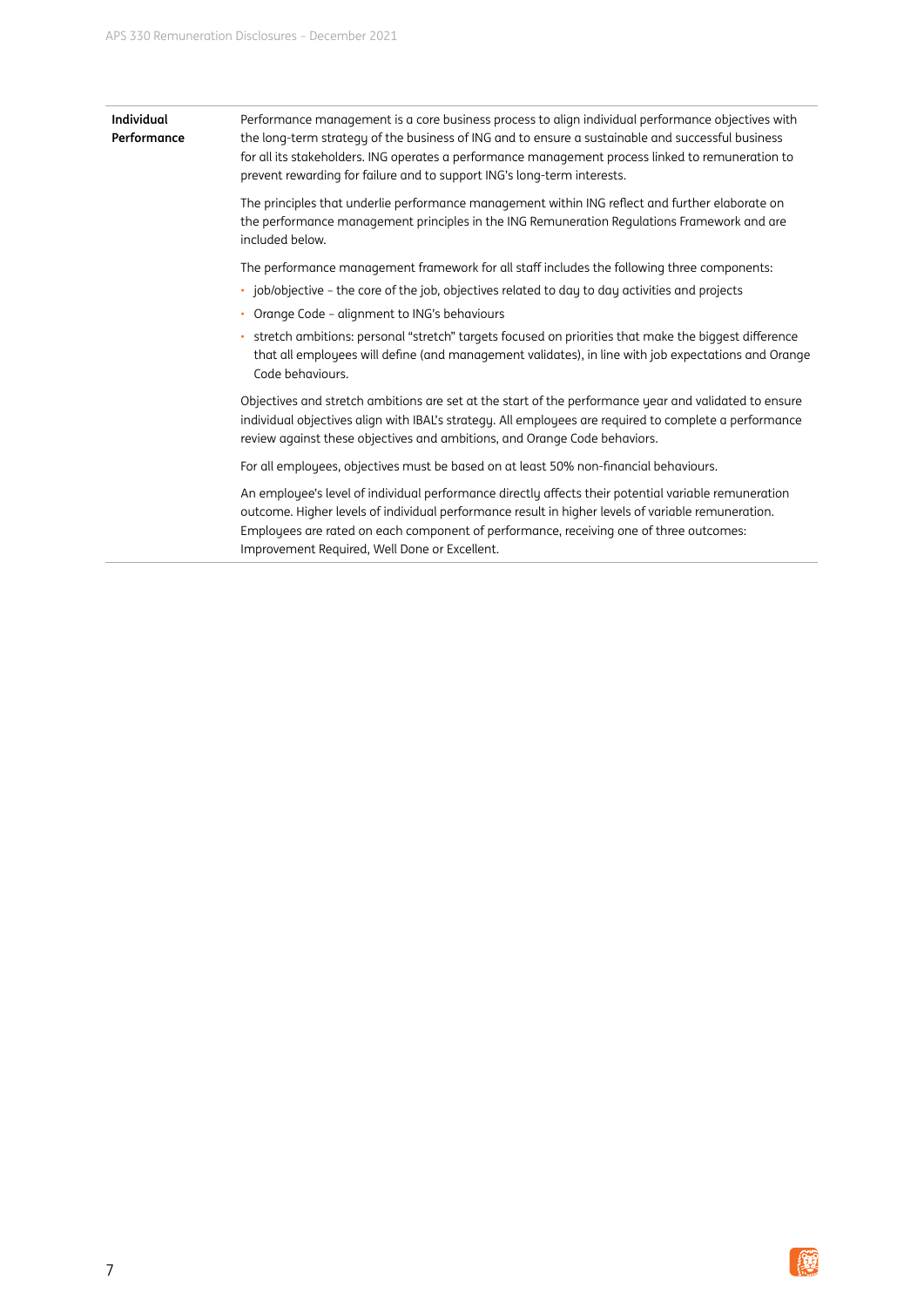#### **Risk Adjustment**

Risk adjustments occur both pre and post determination of company and individual performance. These are outline below.

In addition, as one of the non-financial measures used to determine the performance of IBAL during the performance year, non- financial risk measures directly impact the scorecard for IBAL's performance. This has an effect on the size of any potential variable remuneration pool, as well as individual variable remuneration outcomes.

Any award of variable remuneration must be designed to encourage behaviour that supports:

- i. IBAL's long-term financial soundness; and
- ii. the risk management framework of IBAL.

Variable remuneration must also be aligned with prudent risk-taking. In determining the amount for each staff member, management has discretion to adjust the amount to reflect the:

- i. outcomes of business activities;
- ii. risks related to the business activities taking account, where relevant, of the cost of the associated capital; and
- iii. time necessary for the outcomes of those business activities to be reliably measured.

#### **a) Ex-ante risk adjustment takes place at three levels.**

The first level is at the time of determining the variable remuneration pool. In determining the overall size of this pool, ex-ante measures are applied to reduce the pool for current year and prior year increases in the risk profile, as well as for any known future potential risk profile changes, which are reflected in the use of the return on equity (RoE). An ex-ante risk adjustment can be made by the ING Group Management Board with the approval of the ING Group Supervisory Board, taking into account the advice of the ING Group RemCo and the input of Risk and Finance. The risk adjustment takes into account the liquiditu required and the cost of capital, as relevant to the specific Business Lines, in order to ensure that the total variable remuneration pool does not limit ING's ability to maintain an adequate capital base.

The second risk-adjustment measure lies in the performance assessment. IBAL applies an extensive assessment of the performance of staff members before variable remuneration is proposed and awarded. Every manager carefully assesses the performance delivered by its individual team members on the basis of pre-agreed performance targets. In addition to that, the manager has the discretionary power to adjust a variable remuneration proposal downwards in case of perceived inappropriate risk taking. In that way, variable remuneration is aligned with additional risks that have been identified throughout the performance year.

Thirdly, ING applies risk requirements on an individual level for Identified Staff (including persons identified as Senior Managers in APS 330), who are considered risk takers or who work in the Operations department. These requirements are financial and non-financial criteria to ensure a focus on the long-term sustainability of ING and have been designed to further strengthen the relationship between minimum standards in the area of risk management and individual remuneration. Examples of such requirements are credit risk requirements, balance sheet risk requirements, market risk requirements, acquisitions and divestments requirements and global capital markets requirements.

In principle, every Identified Staff in a risk taker role or working in the Operations department will receive two to three risk requirements each year. The combination of these requirements depends on the business line and functional role of the Identified Staff member.

The ING risk function determines the appropriate risk requirements of the Identified Staff during the planning phase. The requirements are evaluated by the ING risk function at end of the year, resulting in a proposal to apply risk modifiers where appropriate on an individual basis. The ING risk function, in coordination with the IBAL Chief Risk Officer (CRO), performs an assessment of each individual's performance against the risk modifiers. Outcomes of this review are then applied to the final award of variable remuneration to individual staff members.

The IBAL CRO's assessment of each individual's performance against the risk modifiers is also presented to the IBAL Remuneration and Nomination Committee. Following final sign off from ING Group, the Committee will ensure that the risk modifiers are applied in the final award of variable remuneration to individual staff members.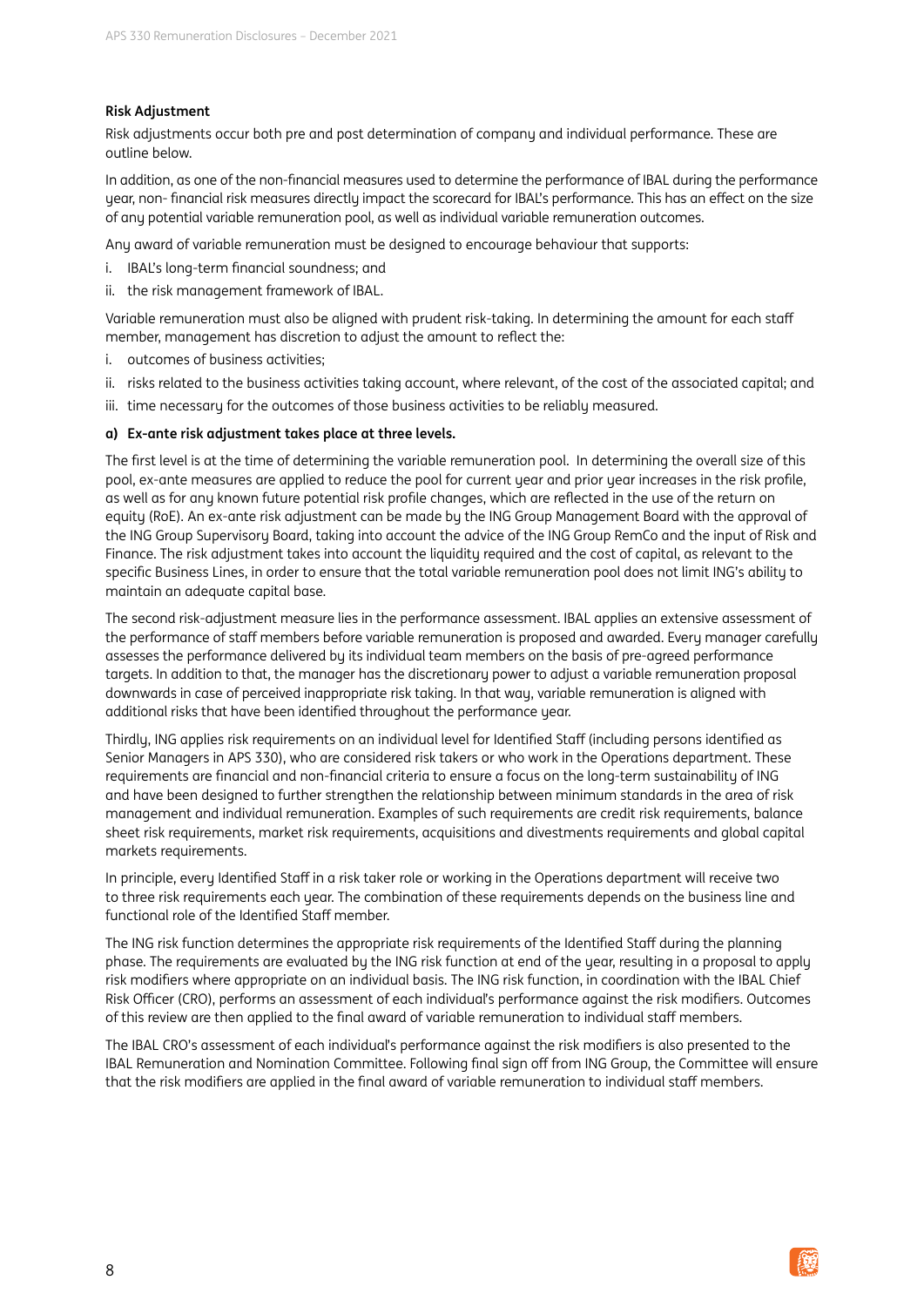#### **b) Ex-post Risk Adjustments - Deferral and Clawback**

All employees who participate in a variable remuneration plan are subject to a form of deferral should they meet set criteria. The table below provides a summary of the various deferral arrangements applicable to different employee groups across IBAL.

| <b>Employee Group</b>                                                                                                                                                                                                                                                                                                | <b>Deferral Arrangement</b>                                                                         |
|----------------------------------------------------------------------------------------------------------------------------------------------------------------------------------------------------------------------------------------------------------------------------------------------------------------------|-----------------------------------------------------------------------------------------------------|
| <b>Identified Staff</b><br>(CEO, direct reports to the                                                                                                                                                                                                                                                               | All variable remuneration is subject to an upfront component and a deferred component<br>awarded as |
| CEO, Executive Committee                                                                                                                                                                                                                                                                                             | i. Upfront cash                                                                                     |
| and Identified Staff in Risk)                                                                                                                                                                                                                                                                                        | ii. Upfront Shares                                                                                  |
|                                                                                                                                                                                                                                                                                                                      | iii. Deferred cash (vests over three to five years)                                                 |
|                                                                                                                                                                                                                                                                                                                      | iv. Deferred shares (vests over three to five years)                                                |
|                                                                                                                                                                                                                                                                                                                      | At least 40% of variable remuneration is deferred (in either cash or equity as above).              |
| All other employees are subject to deferral of variable remuneration (STI) if their variable<br>All other employees<br>remuneration (STI) exceeds a given threshold. Deferred variable remuneration vests over three<br>years. The current threshold is EUR200,000, with any amount above this subject to deferrals. |                                                                                                     |

At the end of each deferral period, the Board of IBAL, on the advice of the IBAL Remuneration and Nomination Committee, has the right to reduce or hold back the component of deferred variable remuneration. The Board has the right to apply hold back up to 100% of the awarded and unvested deferred variable remuneration from any current (or ex-) staff member. The same applies to claw back for up to 100% of the paid and/or vested variable remuneration.

The ING Group sets specific criteria for the application of Hold back or Claw back being:

| Hold back or claw back can be applied in the following circumstances                                                                                                                                                                                                                                                                         | Hold<br>back | Claw<br>back |
|----------------------------------------------------------------------------------------------------------------------------------------------------------------------------------------------------------------------------------------------------------------------------------------------------------------------------------------------|--------------|--------------|
| In the event of engagement in conduct or performance of acts which are considered malfeasance or fraud                                                                                                                                                                                                                                       | $\checkmark$ |              |
| in the event of conduct which has led to the material re-statement of ING Bank Group's annual accounts<br>and/or significant (reputational) harm to the ING Bank Group                                                                                                                                                                       |              |              |
| in the event variable remuneration has been awarded on the basis of inaccurate information - whether<br>or not financial in nature - regarding: (i) the achievement of the performance targets (including<br>KPI's) that determine the variable remuneration; or (ii) the circumstances under which the variable<br>remuneration was awarded |              |              |
| in the event that award of variable remuneration is contrary to the principles of reasonableness and fairness                                                                                                                                                                                                                                |              |              |
| in the event of evidence of misbehaviour or serious error by the relevant staff member, including a breach<br>of a code of conduct (such as the Orange Code) or other internal rules, especially those concerning risk                                                                                                                       |              |              |
| in the event ING Bank Group or the business line in which the relevant staff member works suffers a<br>significant failure of risk management                                                                                                                                                                                                |              |              |
| in the event of significant adverse changes in ING Bank Group's capital, other than as a result of changing<br>environment or usual business cycle changes                                                                                                                                                                                   |              |              |
| if any other material new information arises that would have changed the original determination of<br>the award of variable remuneration to that individual had it been known at the time of the award: such<br>reassessment is also based on the criteria for the original award                                                            |              |              |
| Hold back or Claw back must be applied in the following circumstances                                                                                                                                                                                                                                                                        | Hold<br>back | Claw<br>back |
| if a staff member participated in or was responsible for conduct which resulted in significant losses<br>to ING Bank Group                                                                                                                                                                                                                   |              |              |
| if a staff member failed to meet appropriate standards of fitness and propriety                                                                                                                                                                                                                                                              |              |              |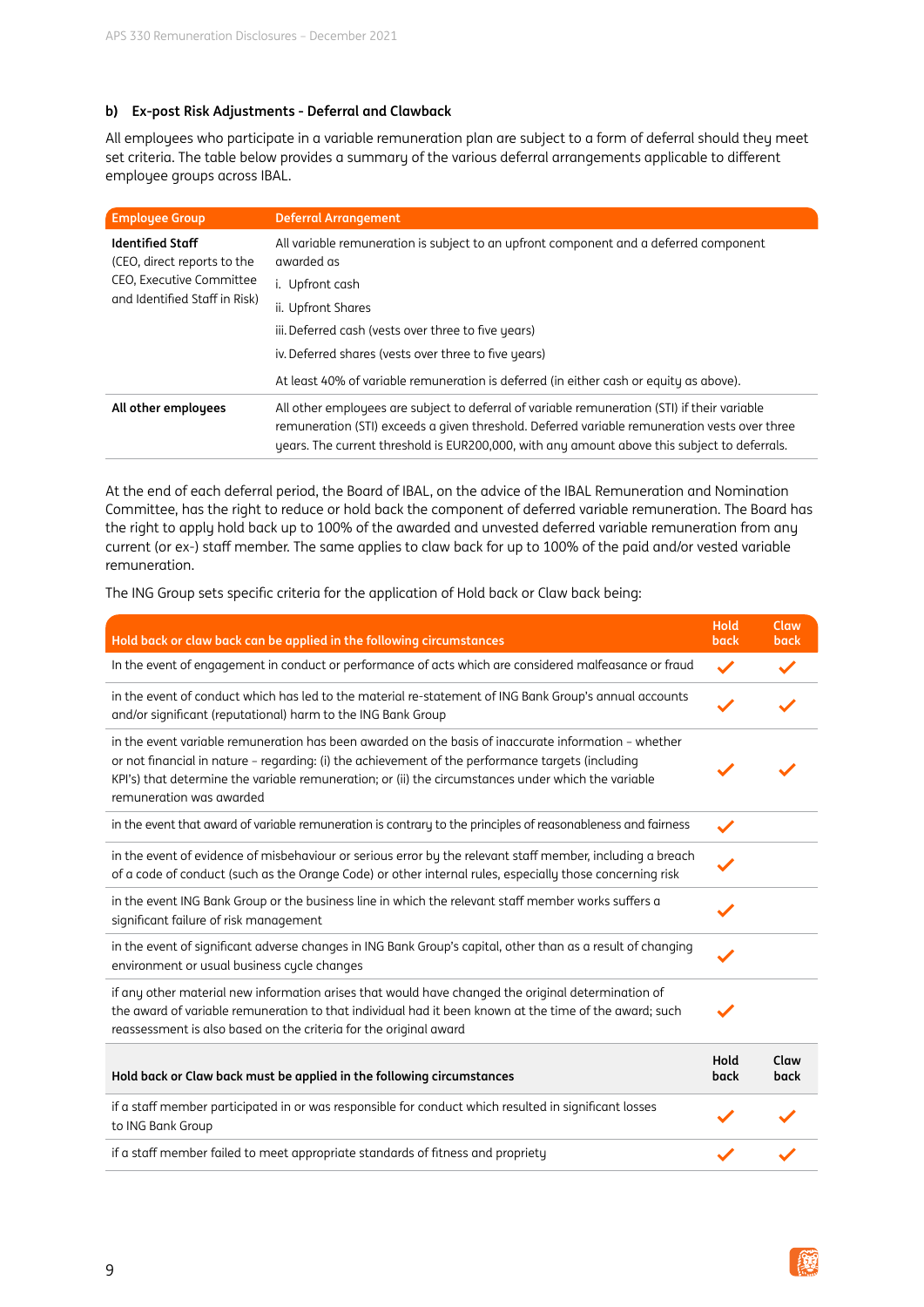In determining whether to apply Hold back and/or Claw back, the following (non-exclusive) factors will be considered:

- the specifics of the event;
- the magnitude of the loss, economic or reputational damage;
- the direct or indirect involvement of the individual in the action or transaction; and/or
- the length of time that has passed since the action or transaction and other factors such as changes in law or the economy.

Hold back and/or claw back can also be applied to the variable remuneration of staff members not directly involved in the event or behaviour that triggers hold back and/or claw back. This could, for example, be the case in view of their managerial responsibilities, accountabilities, failure to keep oversight and/or lack of sufficient controls.

Hold back can be applied until the deferred awards have vested. Claw back can be applied indefinitely, subject to the applicable statute of limitation.

The Remuneration Policy outlines the process and governance structure in place to assess whether any incidents or behaviours have occurred that may be considered for potential application of hold back/claw back.